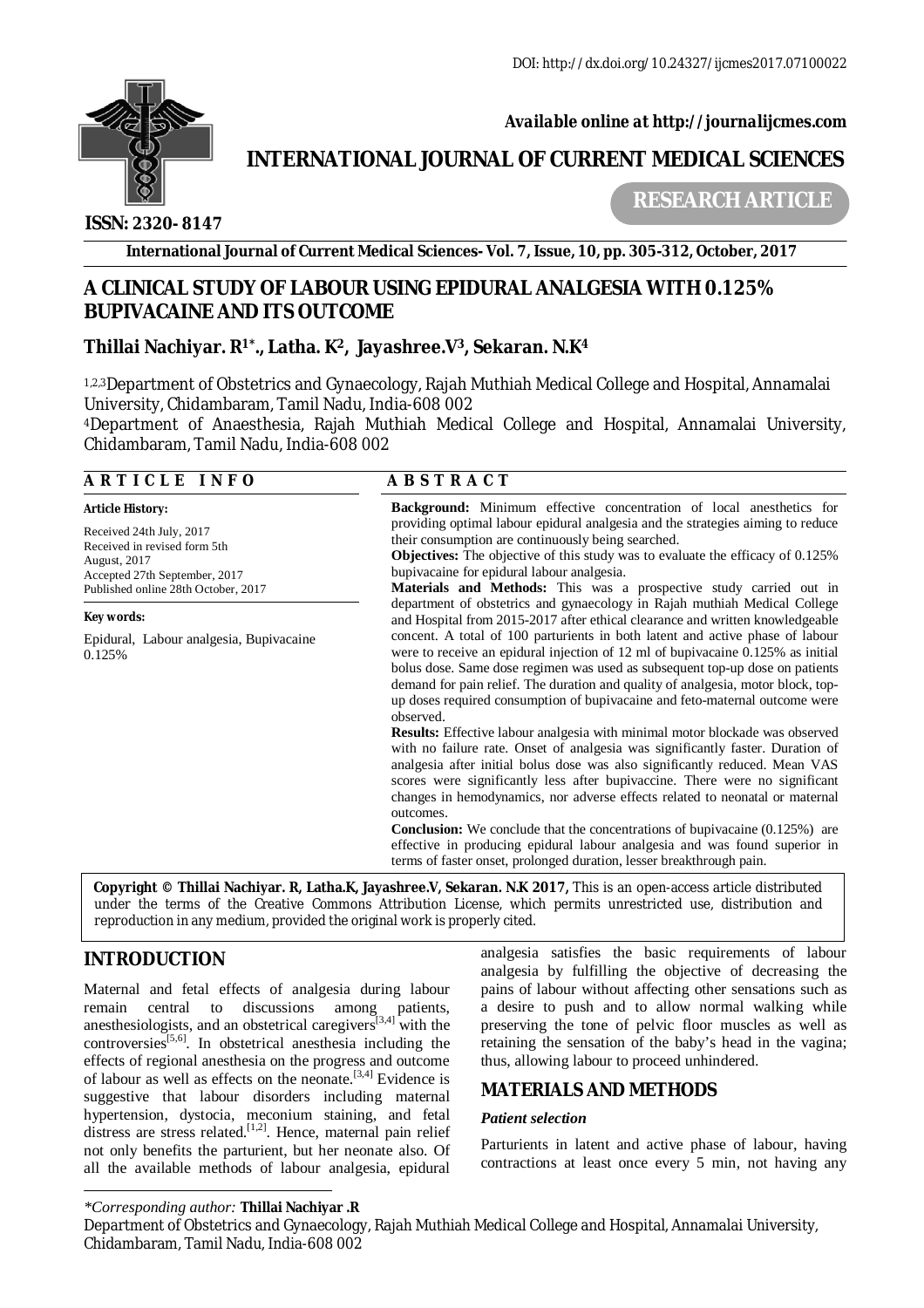contraindication to epidural analgesia, and who requested epidural analgesia for pain relief were enrolled in this study. Exclusion criteria included hypersensitivity to study drugs, bleeding disorders, decreased platelet counts, sepsis, and a history of drug abuse; spinal column deformities and spine surgery.

#### *Labour analgesia technique*

After informed consent patients were subjected to a thorough pre-anesthetic evaluation. Before placement of the epidural catheter, VAS score was noted with VAS  $0 =$  no pain and  $10 =$  the worst imaginable pain along with baseline vitals. After starting a 500 ml infusion of Ringers' lactate in an 18G peripheral intravenous cannula, parturients in both groups were placed in the left lateral position. Following strict aseptic techniques, and infiltrating 2% lignocaine HCl into the intervertebral space, epidural space was identified at L3-4 or L4-5 space using a loss of resistance technique to normal saline with an 18G Tuohy needle and an 18-gauge multi-orifice catheter was threaded through the cephalad directed tip of the epidural needle to a depth of 5 cm into the epidural space. If there was no blood or cerebro spinal fluid (CSF) on aspiration from the epidural catheter, depending on the group allocated, a 3-ml test dose of the study medication was administered through the catheter. The presence of clinical signs of an intravascular injection were sought, for the following 2-3 min, by asking the patient whether she felt dizzy, had tinnitus, or a metallic taste in her mouth. If there were no signs of an intravascular injection, the catheter was secured and the woman was placed in the supine position with left uterine displacement. Five minutes after the test dose, if there were no clinical signs of subarachnoid injection (as evidenced by the patient's ability to move her legs and the absence of hypotension), an additional 12 ml of the study solution was administered. This dose was defined as first initial bolus dose and time was noted. On intravascular placement of the catheter, it was removed and resisted at another interspace while all patients with intradural placement of catheter were removed from the study. The adequacy of analgesia was assessed 5 min after the first initial bolus dose of study drug had been administered. Analgesia was considered adequate if pain score was <3 If analgesia was not adequate 15 min after the first initial dose, an additional 15 ml of study medication (second initial dose) was administered, and analgesia reassessed in the same manner. If pain relief was inadequate at the peak of a contraction, 15 min after the second initial dose of bupivacaine; the epidural anesthetic was classified as bupivacaine failure, and patient withdrawn from the study. Presence of motor block in the lower extremities was assessed using a modified Bromage scale. VAS and modified Bromage scale was assessed every 15 min. All parturients were given a trial walk to assess their ability to ambulate. An additional dose of bupivacaine 15 ml was given as a top-up dose on patient request, with a minimum gap of 15 min between two subsequent top-up doses. Epidural analgesia was continued through the second stage of labour.

## *Data recording*

Demographic data (age, weight, height), obstetric data (parity, dilatation of the cervix [0-10 cm], station of the vertex of the presenting part [−3 to +3], effacement of the cervix (%), membrane status) were noted prior to the initiation of labour analgesia. Pain score (VAS), sensory and motor block characteristics and vital parameters (pulse, mean arterial pressure, respiratory rate) were recorded at 0 (before epidural), 5, 15 min and then every 15 min till 1 h and then every 30 min until the delivery. Onset of analgesia was defined as duration from injection of first initial epidural bolus dose to attainment of VAS <3 and duration of analgesia of initial bolus dose was defined as time of administration of study drug until the time of demand of top-up for the first time A verbal pain score (VPS) was obtained by using a numeric rating scale (0 no pain, 10 worst pain imaginable). Pain was assessed before epidural placement and at 15, 30, and 60 min after study drug administration, then every 2 h until delivery or decision for cesarean delivery. Sensory levels to pinprick and degree of motor blockade were determined at the same time intervals. Motor block was measured with a 0-3 scale (grade 0 can raise extended leg off bed, grade 1 can bend knees, grade 2 can bend ankles, grade 3 unable to bend knees or ankles). For incomplete perineal analgesia at delivery, patients received 5 mL of 1% or 2% of lignocaine. Patient satisfaction was assessed after delivery as excellent, good, fair, or poor. Monitoring included noninvasive maternal blood pressure, tocodynamometry, and continuous fetal heart rate throughout labour. Hypotension was defined as systolic blood pressure 100 mm Hg and was treated with left uterine displacement, IV fluid, or ephedrine. Fetal bradycardia (120 bpm) was treated with left uterine displacement, maternal oxygen (10 L/min face mask), IV fluid, or ephedrine, as indicated.

The time taken by the parturient to request for subsequent top-up dose was recorded. Labour was managed according to our obstetric department's protocols and mode of delivery (normal/ instrumental delivery/caesarean delivery) was noted. Injection delivery interval was defined as the time from administration of first initial epidural dose until the delivery. Fetal heart rate was monitored throughout the study by using a cardiotocograph, and any evidence of fetal heart rate decelerations was recorded. Neonatal assessment was performed by assessing the Apgar score at 1 and 5 min.

Quality of maternal expulsive efforts was assessed by an obstetrician as Grade 0 - Failure, 1 -Incomplete, 2 - Good, 3 - Excellent. Quality of analgesia was assessed by an esthesiologist as Grade 0 - Failure, 1 - Incomplete, 2 - Good, 3 - Excellent, 4 - Not possible to evaluate (NPE) if delivered by cesarean section. Side-effects including nausea, vomiting, hypotension, hypersensitive reaction, shivering, fever, drowsiness, pruritus, respiratory depression, retention of urine, and weakness in limbs were noted.

None of the patients had episodes of hypotension and bradycardia requiring treatment as was also noted earlier that changes in maternal pulse rate (PR) and blood pressure are not related to change in the dose of local anesthetic.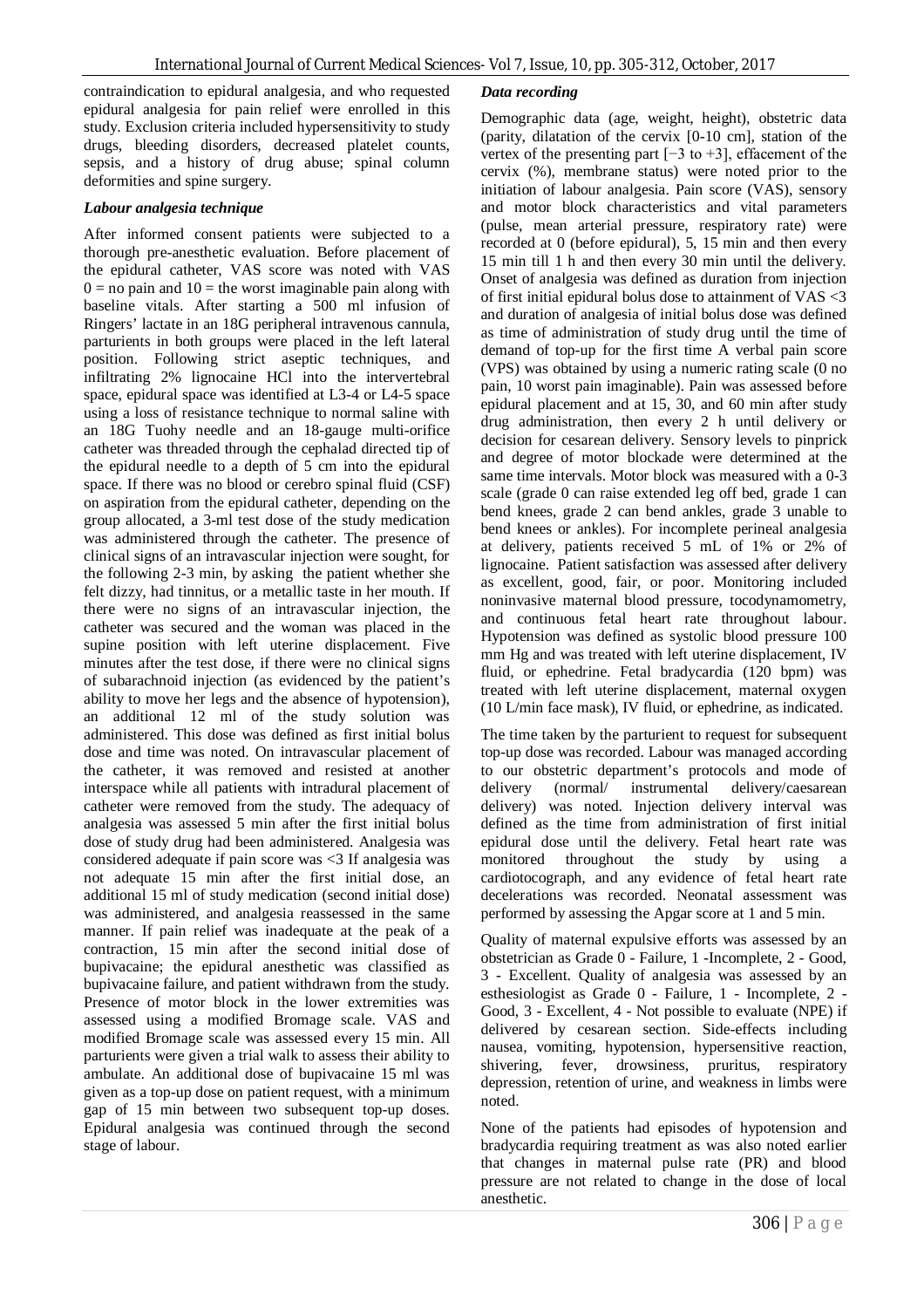## **RESULTS**

Mode of delivery in epidural labour analgesia presented in table 1. Out of 100 mothers, 69 were delivered normally, 24 mothers underwent caesarean section, 6 were delivered with help of outlet forceps, one by vaccum.

|  |  |  |  | <b>Table 1 Mode of Delivery</b> |
|--|--|--|--|---------------------------------|
|--|--|--|--|---------------------------------|

| Out come          | No. of cases Percentage |       |
|-------------------|-------------------------|-------|
| Normal            | 69                      | 69.0  |
| Operative forceps | 6                       | 6.0   |
| Operative vacuum  |                         | 1.0   |
| <b>LSCS</b>       | 24                      | 24.0  |
| Total             | 100                     | 100.0 |

#### **Table 2** Indications for LSCS

| <b>Indications for LSCS</b> | No. of cases | Percentage |
|-----------------------------|--------------|------------|
| Fetal bradycadia            |              | 29.17      |
| Fetal distress              | 4            | 16.67      |
| MSL.                        | 3            | 12.50      |
| <b>CPD</b>                  | 8            | 33.33      |
| Non progress                |              | 4.17       |
| Cervical dystocia           |              | 4.17       |
| Total                       | 24           | 100.00     |

Indications for LSCS presented in table 2. Out of 24 LSCS, 7 LSCS done for Fetal bradycardia, 8 for cephalo pelvic disproportion,4 for fetal distress, 3 for meconium stained liquor, one for non progress of labour, one for cervical dystocia.

**Table 3** Apgar in one Minute

| APGAR 1 min No. of cases Percentage |     |       |
|-------------------------------------|-----|-------|
| $0 - 3$                             | 14  | 14.0  |
| $4 - 5$                             | 38  | 38.0  |
| $6 - 7$                             | 44  | 44.0  |
| 8-9                                 | 4   | 4.0   |
| Total                               | 100 | 100.0 |

One minute APGAR presented in table 3.In our study, out of 100 babies, in one minute APGAR, majority of the babies were between 6-7 constituting 44%, 38 babies were between 4-5, 14 babies were between 0-3, 4 babies were between 8-9.

|  | <b>Table 4 Neonatal Outcome</b> |  |
|--|---------------------------------|--|
|--|---------------------------------|--|

| <b>NICU</b> | No. of cases Percentage |       |
|-------------|-------------------------|-------|
| Admission   | 32                      | 32.0  |
| Observation | 23                      | 23.0  |
| BWM         | 45                      | 45.0  |
| Total       | 100                     | 100.0 |

Neonatal outcome presented in table 15.In our study, out of 100 babies, 45 babies were given to mother side, 32 babies were admitted in NICU,23 babies were observed in **NICU** 

**Table 5** Complications in Epidural Labour Analgesia

|                                  | No. of cases | Percentage |
|----------------------------------|--------------|------------|
| Shivering                        | 34           | 34.0       |
| Accidental dural puncture        | 3            | 3          |
| Post dural puncture head<br>ache | 3            | 3          |
| Maternal exhaustion              |              |            |

Complications In Epidural Labour Analgesia presented in table 6.

In our study, out of 100 patients, 34 had shivering, 3 patients had post dural puncture headache due to accidental dural puncture

**Table 6** Complications for Babies

| <b>Baby complications</b> | No. of cases |
|---------------------------|--------------|
| Birth asphyxia            | 14           |
| Perinatal depression      | 17           |
| MSL                       | 3            |
| Mortality                 |              |

Complications for Babies presented in table 7. In 32 NICU admitted babies,14 babies was found to be birth asphyxia,17 was perinatal depression, 3 babies had meconium aspiration syndrome, one baby was died due to severe birth asphyxia

# **DISCUSSION**

## *Effective pain relief*

Neuraxial analgesia fulfils many of these characteristics. Epidural analgesia provides significantly more analgesia, as measured by visual analog scale in both the first and second stage of labour<sup>8</sup>, (Leighton BL,2002) While parenteral opioids may provide sedation, relaxation and comfort, there is strong evidence to suggest that morphine and meperidine do not decrease pain intensity, $7$ (Olofsson C 1996)

#### *Safety*

While side effects can occur, the incidence of permanent maternal injury is low. Neuraxial analgesia results in less neonatal depression than parenteral opioids <sup>8</sup>. (Leighton BL,2002)

#### *Choice of local anesthetics*

In North America, bupivacaine and ropivacaine are commonly used for labour analgesia. Bupivacaine was superior to the older local anesthetics, because of its increased duration of action, reduced incidence of tachyphylaxis, and reduced intensity of lower limb motor block. Ropivacaine was synthesized in order to reduce the cardiotoxicity associated with bupivacaine and to reduce motor block further.<sup>9</sup>, (Albert *et al*, 1975)

The use of bupivacaine and ropivacaine in labour has recently been reviewed.<sup>10</sup>, (Beilin Y *et al* 2010) Considering the low doses used for labour, toxicity is rarely associated with either drug. Both are effective analgesics, with little or no difference in maternal satisfaction or effect on labour. There is some evidence to suggest that ropivacaine may produce less motor block in prolonged labours<sup>11</sup>, (Halpern *et al* 2003)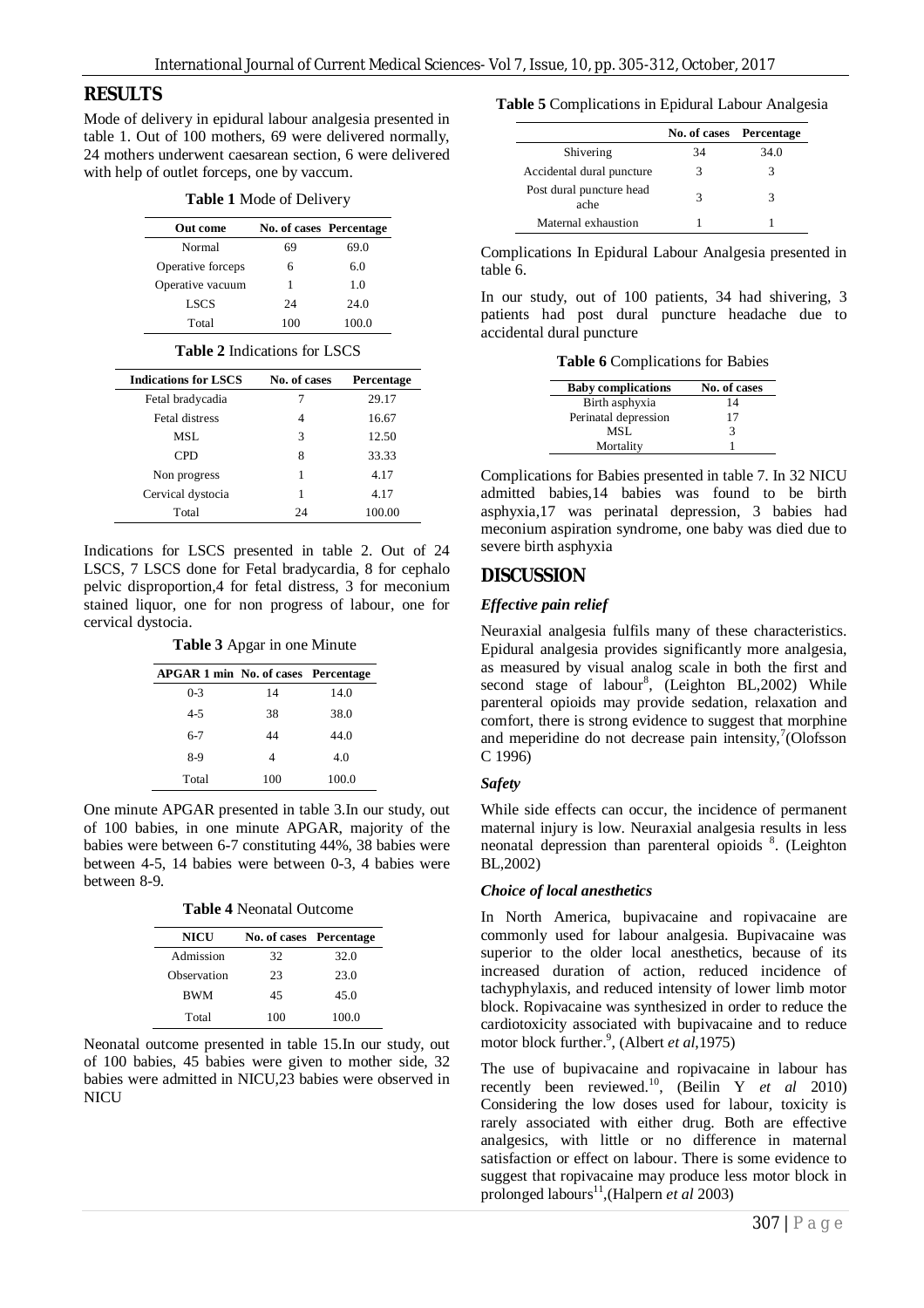#### *Characteristics of ideal labour analgesia*

- Effective pain relief
- Safe
- Minimal effects on progress or outcome of labour
- Minimal effects on the fetus or newborn
- Minimal maternal side effects

#### *Choice of concentration of local anesthetic*

Traditional epidural analgesia was initiated with 0.25%- 0.5% bupivacaine and maintained with intermittent bolus doses of similar anesthetic solutions. Dense motor block of the lower extremities resulted in dissatisfaction with the technique. Collis *et al* <sup>12</sup>. Conducted a randomized controlled trial that compared bupivacaine 0.25% to 0.1% with fentanyl for maintenance of labour analgesia. Using post-partum questionnaires, they found that women who received 0.1% bupivacaine felt that they had better selfcontrol  $(P = 0.001)$ , less lower limb weakness, and more mobility than the control group. It is also possible that drug concentration may affect mode of delivery. While the cesarean section rate is not affected, COMET (Comparative Obstetric Mobile Epidural Trial) investigators in the UK found an increase in operative vaginal delivery rate in women assigned to maintenance of analgesia using 0.1% bupivacaine compared with those maintained with 0.25%.<sup>13</sup>. In both of these trials, there was no difference in the quality of analgesia. These large randomized trials provide sufficient evidence to suggest that low concentrations of local anesthetics provide excellent analgesia and superior maternal satisfaction compared with higher concentrations.

#### *Maintenance of analgesia*

The use of continuous epidural catheters allows maintenance of labour analgesia for prolonged periods of time. Intermittent boluses (by physician or midwife) can provide satisfactory analgesia, but require constant availability of a clinician capable of providing analgesia. Continuous infusions of low concentrations of local anesthetic result in less variability in the quality of analgesia, and require clinician boluses only for breakthrough pain. More recently patient-controlled epidural analgesia has become the preferred technique for maintenance of labour analgesia. This technique has proven to be safe and effective when used with dilute solutions of local anesthetics, with or without a lipidsoluble opioid, such as fentanyl or sufentanil. Clinicians set the bolus dose and lockout interval, and may choose a continuous infusion rate. Compared with continuous infusion alone, patients who receive patient-controlled epidural analgesia require fewer clinician interventions, a reduced dose of local anesthetic, and have less motor block of the lower extremities. Patient- controlled epidural analgesia superimposed on a continuous infusion further reduces the need for clinician interventions without increasing the incidence of motor block.(Halpern SH 2009)

There are a wide range of patient-controlled epidural analgesia settings that result in excellent analgesia with minimal motor block. The bolus dose can be set between 4 and 12 mL, with the most common settings between 5 and

8 mL. The lockout interval can be varied, bearing in mind it takes about 10 minutes for the patient to experience pain relief. There is also a wide range of appropriate settings for the background infusion. Low background rates result in more control by the parturient. A recent review discusses these issues in detail. (Halpern SH  $2009$ )<sup>14</sup>.

#### *Hypotension*

Hypotension is often defined as a 20%-30% drop in systolic blood pressure (compared with baseline) or a systolic blood pressure less than 100 mmHg. Because uterine blood flow and fetal oxygenation is directly related to maternal arterial pressure, hypotension is an important side effect that must be treated rapidly. The incidence of hypotension after the initiation of neuraxial analgesia during labour is estimated to be about 10%. The incidence of hypotension is lower in labouring women than in nonlabouring women. Hypotensive episodes are easily treated with complete uterine displacement, additional intravenous fluids, and in some occasions, addition of vasopressors. The treatment should be more aggressive if there is a concerning fetal heart rate pattern or if the mother is symptomatic.

#### *Inadequate analgesia*

Pan *et al* 2004<sup>15</sup>, investigated the failure rate with 12,590 neuraxial procedures for labour analgesia in a teaching institution. Failure was defined as epidural or combined spinal-epidural procedures resulting in inadequate analgesia or no sensory block after adequate dosing at any time after initial placement, inadvertent dural puncture by the epidural needle or catheter, intravenous epidural catheter, or any technique requiring replacement or alternative management. The overall failure rate was 12%, being significantly lower after combined spinal-epidural than after epidural analgesia  $(10\% \text{ versus } 14\%; P =$ 0.001).

#### *Accidental dural puncture and post dural puncture headache*

Accidental dural puncture is an uncommon complication of epidural block. When it occurs, it can produce severe morbidity, although usually of limited duration. The postdural headache that results from accidental dural puncture can severely limit a new mother's ability to care for her newborn. Therefore, these headaches are often treated soon after diagnosis. Epidural blood patch (a sample of the patient's own blood, aseptically drawn and injected into the epidural space) is the most effective treatment of this complication. (Chestnut *et al* 2009),<sup>16</sup>.

Choi *et al* 2003,<sup>17</sup> performed a meta-analysis that involved more than 30,000 obstetric patients. They determined that the risk of accidental dural puncture during epidural insertion was 1.5%. Of those patients who had accidental dural puncture, approximately 52% will result in postdural puncture headache.

Van de Velde *et al* 2008,<sup>18</sup> reported a retrospective review of more than 17,000 obstetric neuraxial blocks. The overall incidences of accidental dural puncture and postdural puncture headache in this population were 0.32% and 0.38%, respectively. However if more than one attempt was required to identify the epidural space, the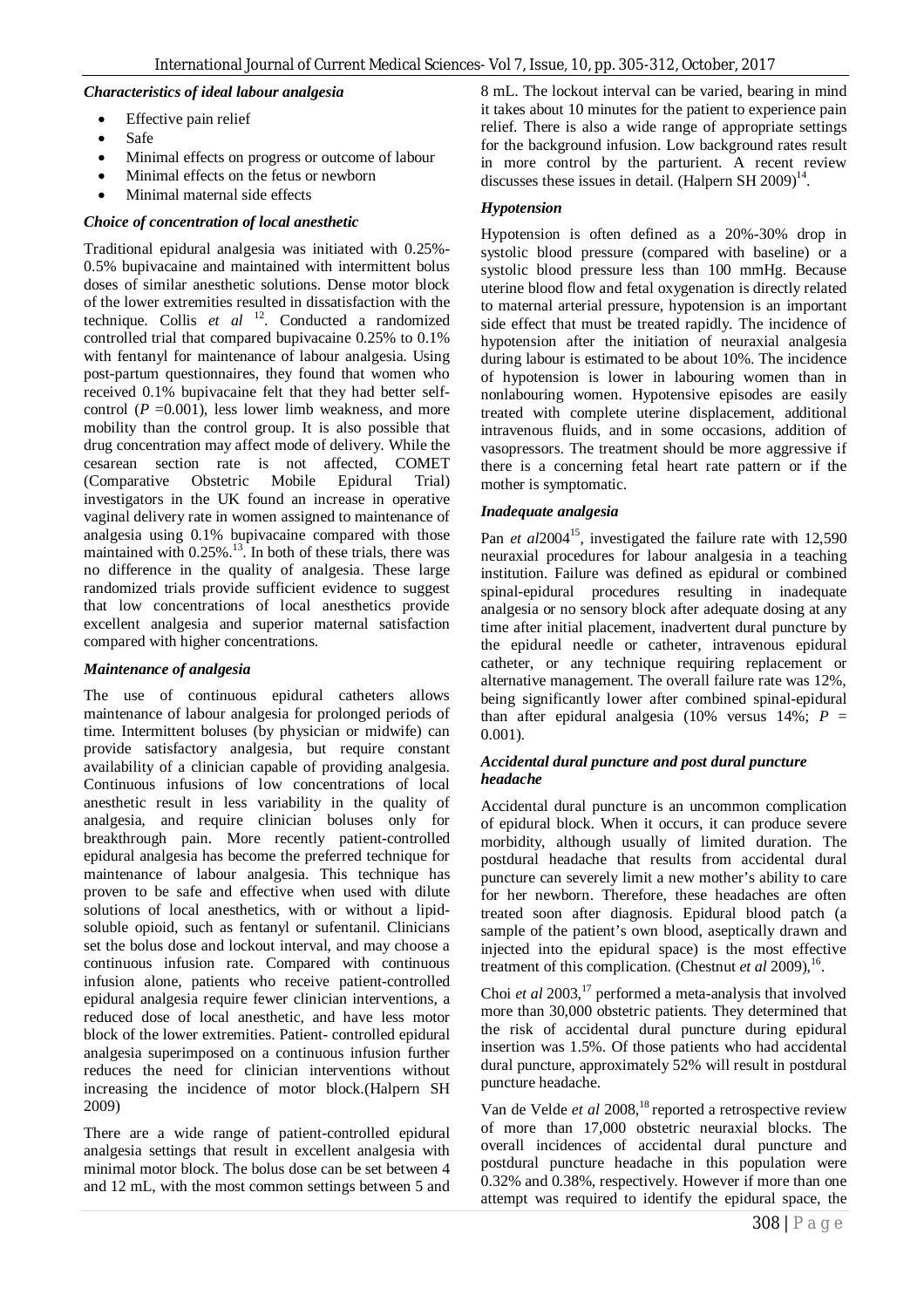accidental dural puncture rate increased to 0.91%. Fiftysix percent of patients with witnessed accidental dural puncture developed post dural puncture headache.

#### *Newer Insights into the Myths And Controversies*

Increased rate of operative and instrumental delivery: Is epidural the cause?

The Cochrane Database Systemic trials have emphasized that epidural analgesia had no statistically significant impact on the risk of caesarean section. In two different metaanalyses of randomized trials, comparing patients with and without epidural, caesarean delivery was clearly not associated with epidural analgesia, which showed that there is no direct relationship of epidural and increased caesarean section.<sup>[Leighton BL,2002]<sup>33</sup></sup>

Use of neuraxial analgesia, however, is known to prolong the duration of labour on an average by 1 hr. The association of occipito posterior position, augmentation with oxytocin and instrumental delivery is relatively higher in patients receiving epidural analgesia. However, the use of low-dose mixtures has reduced the overall incidence of these undesirable adverse effects. In a large randomized trial involving 1,054 patients (COMET study), the introduction of a low dose of epidural infusion was associated with a 25% decrease in the instrumental vaginal delivery.<sup>35</sup>

Timing of epidural during labour: Epidural taken early vs. Late Most observational studies show a higher rate of caesarean delivery when epidural is initiated early in labour. The ACOG (ACOG Statement in 2000 -Evaluation of Caesarean Delivery) had suggested that epidural analgesia may be delayed until a cervical dilation of 4-5 cm is reached based on a study published by Thorp<sup>34</sup> *et al*., and few other studies.

However, the small degree of difference in cervical dilation between early and late groups (approximately1 cm) is an important limitation of these trials. Wong *et al*., [36] in their landmark RCT of nearly 750 primigravid women in early labour, concluded that there was no difference in the operative delivery of caesarean rates when neuraxial analgesia was administered early in labour (2 cm) vs. a group where epidural analgesia was administered late in labour (4-5 cm). Another study that used conventional epidural also had similar conclusions.

After the above evidence and several other metaanalyzed studies, the ACOG committee revised their statement, no longer endorsing a delay and 406 Indian Journal of Anaesthesia | Vol. 54| Issue 5 | Sep-Oct 2010 explicitly disavowing the consideration of fear of increasing the risk of caesarean delivery. The ACOG and the American Society of Anesthesiologists (ASA) have also jointly emphasized that there is no need to wait arbitrarily till the cervical dilation has reached 4-5 cm, and endorsed a statement that "Maternal request is a sufficient indication for pain relief in labour."[ACOG, 2006] <sup>37</sup> Early vs. delayed pushing

Delayed pushing has been advocated in parturients under neuraxial blockade. Passive descent should be encouraged along with delayed and monitored pushing during birth to safely and effectively increase spontaneous vaginal births,

decrease instrument assisted deliveries and shorten the pushing time.<sup>[Brancato<sup>38</sup> RM *et al.* 2008] The Pushing</sup> Early or Pushing Late with Epidural (PEOPLE) Study also supported delayed pushing for a better outcome.<sup>39</sup>

Withholding the epidural top-up in the second stage;

Many centres discontinue epidural analgesia late in labour to improve a woman's ability to push and reduce the rate of instrumental delivery. But, in the RCTs of epidurals discontinued late in labour compared with continuation of the same epidural protocol until birth (462 participants), the reduction in the instrumental delivery rate was not statistically significant. [Robert <sup>40</sup> CL *et al* 2000] However, there was a statistically significant increase in inadequate pain relief when the epidural was stopped (22% vs. 6%, RR 3.68, 95% CI 1.99-6.80).

# *Neonates and outcome*

While all medications cross the placenta and may be measured in the newborn, local anesthetics do not cause neonatal depression. *The neonates of women with epidural analgesia in our study when compared to those without had significantly lower APGAR scores at 1 minute but similar APGAR scores at 5 minutes. This is in line with the Cochrane<sup>41</sup> review in 2011, which reported that there were no significant differences in neonatal APGAR scores at 5 minutes in babies born to women with epidural analgesia.*

Backache and epidural In two recent randomized trials, there were no significant differences in the incidence of long-term back pain between women who received epidural pain relief and women who received other forms of pain relief. [Lim y *et al* 2006].

## *Nerve damage*

Presently, it is stated that infective complications are no more than what is being reported with other neuraxial techniques. Insertion of epidural catheter more than 5 cm inside the epidural space can cause knotting and looping of catheters in the epidural space. Fluoroscopy or radiograph may not be helpful in locating the catheter. Computed tomography (CT) helps in locating the knotted or torn epidural catheter. The literature reports a case of catheter knot in the epidural space as well as a loop within the interlaminar ligamentum flavum between L3 and L4, visualized by CT. [Quinio b,2002]

Epidural catheters may injure nerve roots either because they are inappropriately rigid or because they are threaded too deeply and may compress a root,<sup>19</sup> although a flexible catheter is unlikely to do lasting damage to a nerve root in the epidural space.

In 2009, the Royal College of Anaesthetists in the UK published the third National Audit Project of Major Complications of Central Neuraxial Block.<sup>20</sup> In total, 320,425 obstetric procedures were analyzed. The incidence of permanent harm after spinal anesthesia was 1.5 in 100,000, 0.6 in 100,000 after epidural, and 3.9 in 100,000 after a combined spinal-epidural procedure. Overall, in this series, the incidence of permanent harm following neuraxial block was 1.2 in 100,000. Of note, the incidence of nerve damage from obstetric causes unrelated to neuraxial analgesia is almost 1%.(Wong *et al* 2003),<sup>21</sup>.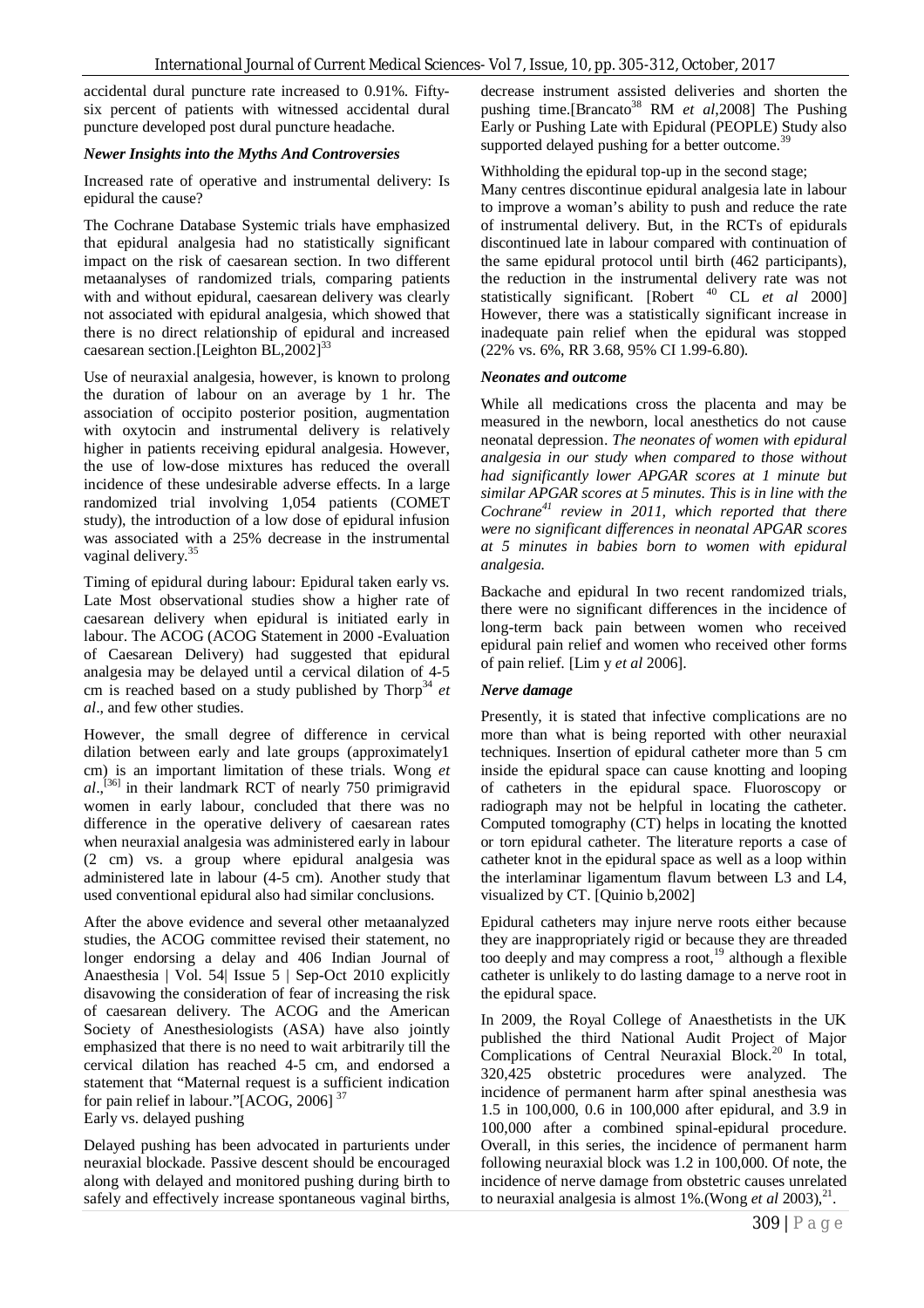#### *Infection*

Epidural abscess and meningitis are infrequent complications of neuraxial techniques. Reynolds *et al*  $2009^{22}$  reported acombination of the findings of 10 surveys. The incidence of epidural abscess after obstetric epidural procedures was 3/100,000. The incidence of meningitis after spinal and combined spinal-epidural anesthesia was 1/39,000.

Abscess formation complicates 0.2-3.7 per 100,000 obstetric epidurals. Bacterial meningitis after neuraxial block had a projected incidence of 0-3.5 in 100,000 (95% CI). It is more frequent after spinal and combined spinalepidural techniques than after an epidural. (Cook *et al*  $2009$ <sup>20</sup>.

## *Epidural hematoma*

In spite of the engorgement of epidural veins during pregnancy, epidural hematoma causing neurologic deficits is very rare in the obstetric population, and perhaps the hypercoagulable state of pregnancy acts as a protective factor. In a report of six surveys that together involved more than 1,220,000 obstetric epidural procedures, one case of epidural hematoma was found. (Reynolds *et al*  $2009$ ),  $^{19}$ .

Ruppen<sup>23</sup> *et al* 2006 summarized the results of 27 studies involving 1,370,000 women who had received neuraxial blocks. The risk of epidural hematoma was 1/168,000 overall.

#### *Technique and patient position*

Correct patient positioning is probably the most important factor leading to a successful block. First, it is important to align the vertebrae so that the needle can be inserted between the spinous processes into the epidural space. Twisting of the back will result in the needle contacting the lamina. Second, a position that maximizes the distance between the spinous processes is preferable. Because most parturients at term have a lordotic lumbar spine, maneuvers that flatten or reverse the curvature are advantageous. For example, the "hamstring stretch position" (sitting position with maximum knee extension, hip adduction, and forward lean) has been described to accomplish this. Finally, it is important to be able to identify the midline. In most patients, this can be done by palpating the spinous processes. However, in some patients, the spinous processes are not palpable because of excess adipose tissue or well developed paraspinous muscles. In the sitting position, the midline can be found by drawing a straight line between the vertebra of C7 (palpable in most patients) and the coccygeal cleft. Ultrasound identification of the midline may be useful to locate the midline, determine the approximate depth to the epidural space, and to determine the level of puncture. Balki, 2009, Arzola, 2007., <sup>24, 25</sup>.

Epidural block can be performed in the lateral or sitting position, and the decision is usually based on anesthesiologist and patient preferences. When the spinous processes are not easily palpable, the sitting position is preferred. In patients with easily identifiable landmarks, Vincent and Chestnut  $26,1991$  found that neither the lateral nor the sitting position was clearly

superior with regard to patient comfort, but heavier patients preferred the sitting position. In some patients, the sitting position may be associated with orthostatic hypotension and syncope. For this reason, it is important for an assistant to provide continuous support to the patient during the procedure. Maternal cardiac output can be reduced in the left lateral position, if held too tightly in position.(Andrews *et al*).<sup>27</sup>.

## *Identification of epidural space*

Early methods to find the epidural space relied on identification of negative pressure in the epidural space (eg hanging drop, Macintosh balloon). The two most common methods used rely on loss of resistance to injection of saline or air as the needle advances through the ligamentum flavum and enters the epidural space. Each technique has its own benefits and drawbacks. Compared with air, loss of resistance to saline has the advantage of providing a more obvious tactile endpoint when the needle enters the epidural space. However, because saline is a clear fluid, it may be confused with cerebrospinal fluid and dural puncture may be masked. A large volume of air or saline should not be injected when confirming needle placement. Large volumes of air may result in inadequate analgesia or patchy block. (Shenouda *et al* 2003)<sup>28</sup>.

Large volumes of saline may result in inadequate analgesia because of dilution. (Okutomi 1998)<sup>29</sup>, Schier<sup>30</sup> *et al* 2009 identified four studies that enrolled obstetric patients who had epidural analgesia and performed a metaanalysis on the results. In these randomized, controlled trials, epidural needle placement was confirmed with loss of resistance to either air or liquid. The outcomes included the incidence of difficulty passing the epidural catheter, intravascular cannulation, paresthesia, dural puncture, post dural puncture headache, and partial block. The authors concluded that the use of air or fluid to identify the epidural space did not change the incidence of any of these outcomes. Recently, a large randomized controlled trial confirmed these results.Grondin<sup>31</sup> 2009 This suggests that either method is suitable for epidural placement in labour.

#### *Aseptic technique*

In order to avoid the risk associated with infectious complications of neuraxial analgesia, meticulous aseptic technique should be observed. Because complications such as meningitis and epidural abscess are rare, there are few clinical trials that demonstrate whether or not a particular intervention is useful in preventing infection.

Recently the American Society of Anesthesiologists published clinical practice guidelines to prevent infectious complications from neuraxial blocks $32$ .

Table Recommended aseptic technique for neuraxial analgesia\*

- 1. Removal of jewelry from hands
- 2. Hand washing
- 3. Wearing of caps and sterile gloves
- 4. Wearing masks that cover both mouth and nose; masks should be changed between cases
- 5. Individually packaged skin preparation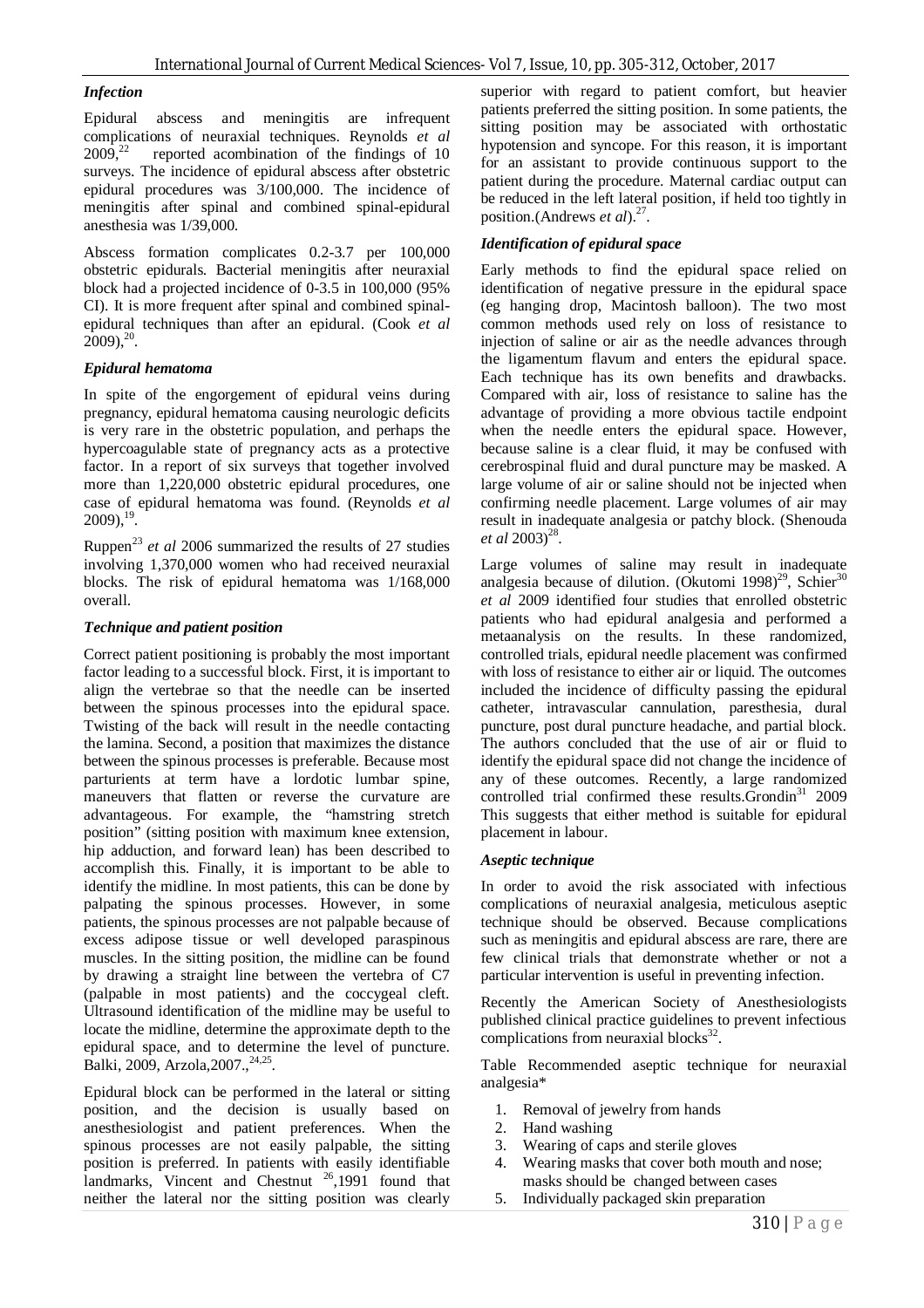- 6. Chlorhexidine with alcohol for skin preparation; this must be allowed to dry before needle insertion; povidone-iodine with alcohol is also acceptable
- 7. Sterile draping
- 8. Sterile occlusive dressing

**Note:** \*American Society of Anesthesiologists Task Force on infectious complications associated with neuraxial techniques

# **CONCLUSION**

The second stage of labour was not prolonged indicating that bupivacaine in concentration of 0.125% does not interfere with the bearing down efforts of mother. Epidural analgesia provides significantly more analgesia, as measured by visual analog scale in both the first and second stage of labour, While side effects can occur, the incidence of permanent maternal injury is low, observed faster rate of cervical dilation, the risk of Caesarean delivery was not related to epidural analgesia, but walking epidural was difficult with 0.125% bupivacaine due to numbness in lower limbs.

## **References**

- 1. Shnider SM, Abboud TK, Artal R, Henriksen EH, Stefani SJ, Levinson G. Maternal catecholamines decrease during labour aft er lumbar epidural anesthesia. *Am J Obstet Gynecol* 1983; 147:13-5.
- 2. Pearson JF, Davies P. Th e effect of continuous lumbar epidural analgesia upon fetal acid-base status during the fi rst stage of labour. *J Obstet Gynaecol Br Commonw* 1974; 81:971-4.
- 3. Eltzschig HK, Lieberman ES, Camann WR. Regional anesthesia and analgesia for labour and delivery. *N Engl J Med* 2003; 348:319-324.
- 4. Kannan S, Jamison RN, Datta S. Maternal satisfaction and pain control in women electing natural childbirth. *Reg Anesth Pain Med* 2001; 26:468-72.
- 5. Beilin Y, Leibowitz AB, Bernstein HH, Abramovitz SE. Controversies of labour epidural analgesia. *Anesth Analg* 1999; 89:969-78.
- 6. Writer WD, Stienstra R, Eddleston JM, Gatt SP, Griffi n R, Gutsche BB, *et al*. Neonatal outcome and mode of delivery aft er epidural analgesia for labour with ropivacaine and bupivacaine: A prospective meta-analysis. *Br J Anaesth* 1998;81:713-7.
- 7. Olofsson C, Ekblom A, Ekman-Ordeberg G, Hjelm A, Irestedt L. Lack of analgesic effect of systemically administered morphine or pethidine on labour pain. *Br J Obstet Gynaecol*. 1996;103:968- 972.
- 8. Leighton BL, Halpern SH. The effects of epidural analgesia on labour, maternal, and neonatal outcomes: A systematic review. *Am J Obstet Gynecol*. 2002; 186:S69-S77.
- 9. Albright GA. Cardiac arrest following regional anesthesia with etidocaine or bupivacaine. *Anesthesiology*. 1979;51:285-287.
- 10. Beilin Y, Halpern S. Focused review: Ropivacaine versus bupivacaine for epidural labour analgesia. *Anesth Analg*. 2010;111:482-487.
- 11. Halpern SH, Breen TW, Campbell DC, *et al*. A multicenter, randomized, controlled trial comparing bupivacaine with ropivacaine for labour analgesia. *Anesthesiology*. 2003;98:1431-143
- 12. Collis RE, Davies DW, Aveling W. Randomised comparison of combined spinal-epidural and standard epidural analgesia in labour. *Lancet*. 1995; 345:1413-1416.
- 13. Comparative Obstetric Mobile Epidural Trial (COMET) Study Group UK. Effect of low-dose mobile versus traditional epidural techniques on mode of delivery: A randomised controlled trial. *Lancet*. 2001; 358:19-23.
- 14. Van der Vyver M, Halpern S, Joseph G. Patientcontrolled epidural analgesia versus continuous infusion for labour analgesia: A metaanalysis. *Br J Anaesth*. 2002;89:459-465.
- 15. Pan PH, Bogard TD, Owen MD. Incidence and characteristics of failures in obstetric neuraxial analgesia and anesthesia: A retrospective analysis of 19,259 deliveries. *Int J Obstet Anesth*. 2004; 13:227-233.
- 16. Macarthur A. Postpartum headache. In: Chestnut DH, Polley LS, Tsen LC, Wong CA, editors. *Chestnut's Obstetric Anesthesia: Principles and Practice*. Philadelphia, PA: Mosby; 2009.
- 17. Choi PT, Galinski SE, Takeuchi L, Lucas S, Tamayo C, Jadad AR. PDPH is a common complication of neuraxial blockade in parturients: A meta-analysis of obstetrical studies. *Can J Anaesth*. 2003;50: 460-469.
- 18. Van de Velde M, Schepers R, Berends N, Vandermeersch E, de Buck F. Ten years of experience with accidental dural puncture and postdural puncture headache in a tertiary obstetric anaesthesia department. *Int J Obstet Anesth*. 2008;17:329-335.
- 19. Reynolds F. Neurologic complications of pregnancy and neuroaxial anesthesia. In: Chestnut DH, Polley LS, Tsen LC, Wong CA, editors. *Chestnut's Obstetric Anesthesia: Principles and Practice*. Philadelphia, PA: Mosby; 2009.
- 20. Cook TM, Counsell D, Wildsmith JA. Major complications of central neuraxial block: Report on the Third National Audit Project of the Royal College of Anaesthetists. *Br J Anaesth*. 2009;102:179-190.
- 21. Wong CA, Scavone BM, Dugan S, *et al*. Incidence of postpartum lumbosacral spine and lower extremity nerve injuries. *Obstet Gynecol*. 2003; 101:279-288.
- 22. Reynolds F. Neurological infections after neuraxial anesthesia. *AnesthesiolClin*. 2008;26:23-52,
- 23. V. Ruppen W, Derry S, McQuay H, Moore RA. Incidence of epidural hematoma, infection, and neurologic injury in obstetric patients with epidural analgesia/anesthesia. *Anesthesiology*. 2006; 105: 394-399.
- 24. Balki M, Lee Y, Halpern S, Carvalho JC. Ultrasound imaging of the lumbar spine in the transverse plane: The correlation between estimated and actual depth to the epidural space in obese parturients. *Anesth Analg*. 2009; 108:1876-1881.